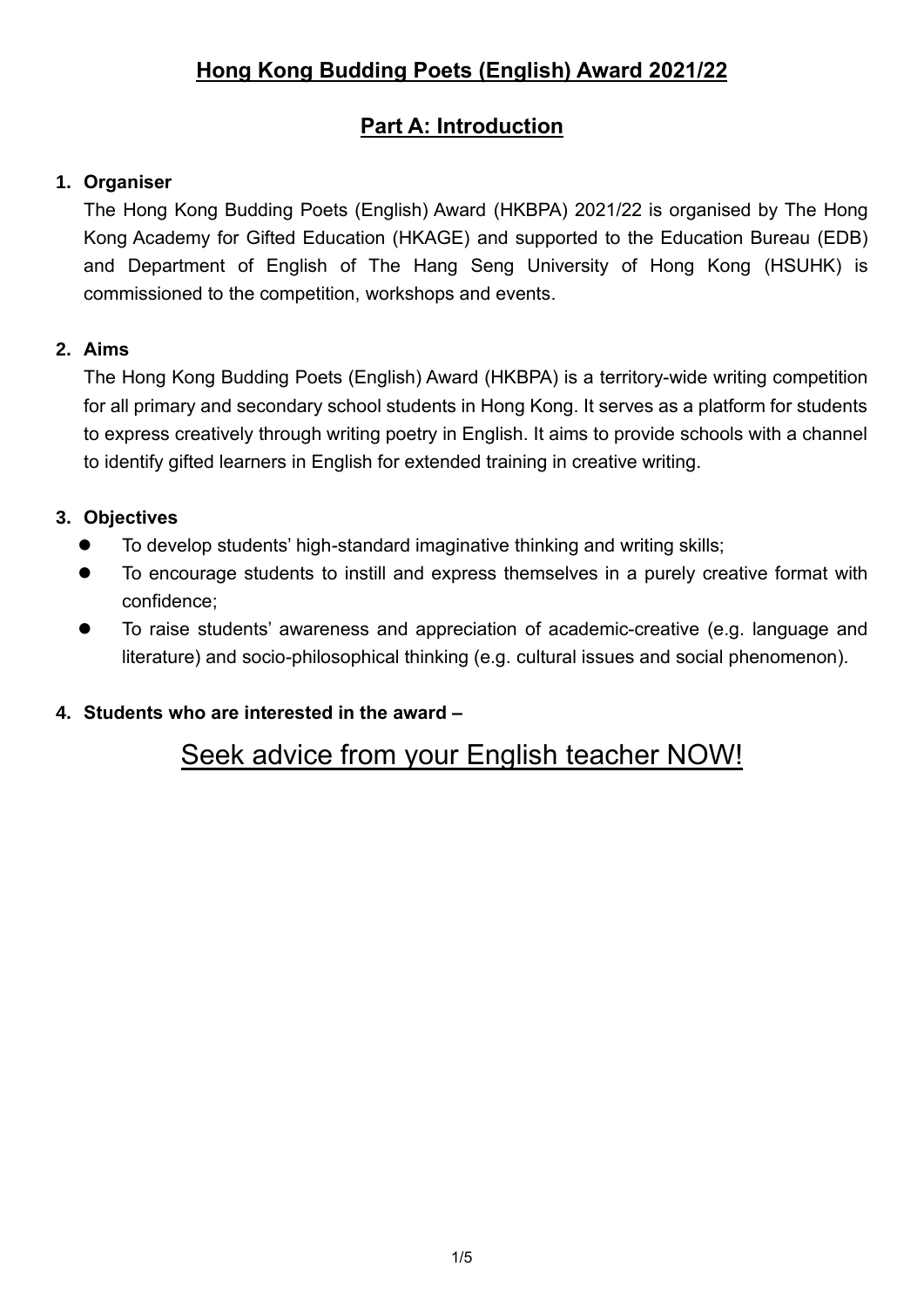# **Part B: Regulations and Conditions**

# **5. Eligibility**

| <b>Section</b> | Eligible Students in School Year 2021/22                                        |  |  |
|----------------|---------------------------------------------------------------------------------|--|--|
| Primary        | Full-time students from any primary schools adopting the local curriculum only. |  |  |
| Secondary      | Full-time students from any secondary schools adopting the local curriculum     |  |  |
|                | only.                                                                           |  |  |
| Open           | All of the above + full-time students from any primary/ secondary schools       |  |  |
|                | adopting non-local curriculum.                                                  |  |  |

# **6. Notes on Application**

- ⚫ The HKBPA 2020/21 is open to all full-time primary and secondary students studying in Hong Kong schools, which adopt local and non-local curriculum, in school year 2021/22.
- ⚫ All entries must be submitted via HKBPA online platform: <https://hkage.org.hk/hkbpa/index.php>
- School participating in the event are requested to appoint a teacher-in-charge to coordinate the event.
- ⚫ School Teacher-in-charge must register for a school account from **1 November 2021 (Mon) to 20 December 2021 (Mon) 12:00 n.n.**.
- Return the computer-generated application form with signature and school chop and the following filename format: "HKBPA\_school name" (For example: HKBPA\_The Hong Kong Academy for Gifted Education or HKBPA\_HKAGE) by **12:00 n.n., 23 December 2021 (Thu)**.
- School Teacher-in-charge is responsible to create student accounts accordingly.
- School Teacher-in-charge should give guidance and advice via HKBPA online platform with students about their works.
- School Teacher-in-charge must select students' entries and submit them to organiser by **12:00 n.n., 26 April 2022 (Tuesday)**. Late submission will not be entertained.
- Each student can submit 1 poem only for each section (e.g. a full-time local primary student can submit 1 poem in Primary Section and 1 poem in Open Section).
- ⚫ Maximum number of entries for all sections from each school is **40.**
- School Teacher-in-charge is advised to generate and/or print out the submitted entries for record.
- Upon submitting the application, the schools participating are deemed to have read, accepted and agreed to abide by the relevant regulation of the competition.

# **7. Notes on Competition**

- ⚫ All entries must be original work of the participants and must not have been published or submitted on a website or broadcast before. Entries containing plagiarised materials, if verified, will be disqualified during submission and adjudication.
- All entries should not contain any contents of participants' personal information, or other identifying marks or details.
- All entries should not contain any contents of pornography, violence, undesirable notions,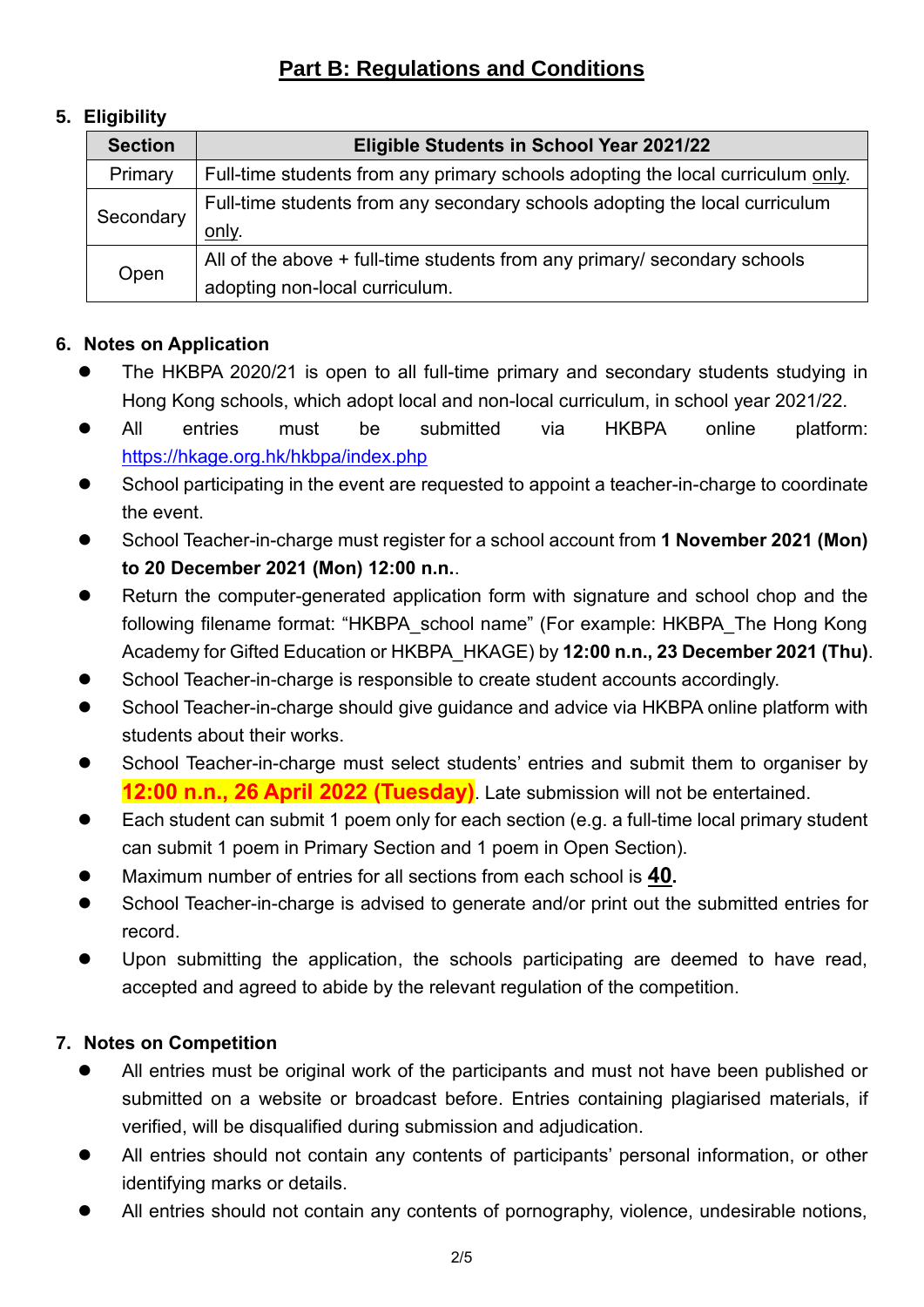and objectionable commercial or religious propaganda and are not libelous, threatening, illegal, obscene, indecent, seditious, offensive or liable to incite racial hatred or discrimination.

- ⚫ Any changes to confirmed entries are not allowed under any circumstances.
- ⚫ Any infringement of competition rules and regulations will trigger disqualification.

# **8. Poems**

- Medium: poems must be written in English.
- ⚫ Title: each entry should be given a title (if participant do not have one, please state "Untitled").
- ⚫ Length: maximum number of lines for each poem is **40**. There are no minimum requirements. Please state the total number of lines of the poem.
- Shape: no restrictions on poem's shape but it must be typed inside the "textbox" on the HKBPA online platform.
- ⚫ Form: poetic form is open but entries should exhibit rhyme, rhythm, imagery and structure. Participants are encouraged to make good use of poetic devices, such as alliteration, simile and metaphor.

## **9. Theme and Suggested Topics**

| Theme of the Year -<br><b>Positive Values and Attitudes</b> <sup>1</sup> |                 |                  |                |  |  |
|--------------------------------------------------------------------------|-----------------|------------------|----------------|--|--|
| <b>Suggested</b><br><b>Topics</b>                                        | <b>Primary</b>  | <b>Secondary</b> | Open           |  |  |
|                                                                          | Honesty         |                  |                |  |  |
| 2                                                                        | Beauty and Love |                  | Free selection |  |  |
|                                                                          | Creativity      |                  |                |  |  |

Participants are encouraged to write to echo with the theme of the year. For the Primary and Secondary section, participants should choose from the 3 topics provided, and come up with a title for the poem. For the Open section, participants are encouraged to explore how far poems writing can go and are free to write on any topics he/she desires.

#### **10. Copyright and Remarks**

- ⚫ Copyright remains with the author though the participants give permission to the organiser to publish submitted poems on the Internet in electronic format, as well as in anthologies or future promotional materials of the competition, or to use them as curriculum resources.
- ⚫ The organiser will take videos and photographs of the events, and quote students' works produced in the Hong Kong Budding Poets (English) Award for teaching, research, demonstration and other educational purposes, and as reference for schools and teachers.
- ⚫ Teachers are advised to inform students concerned and their parents of the above terms and obtain their agreement before making nominations.

<sup>1</sup> For details, please visit:<https://www.edb.gov.hk/en/curriculum-development/4-key-tasks/moral-civic/index.html>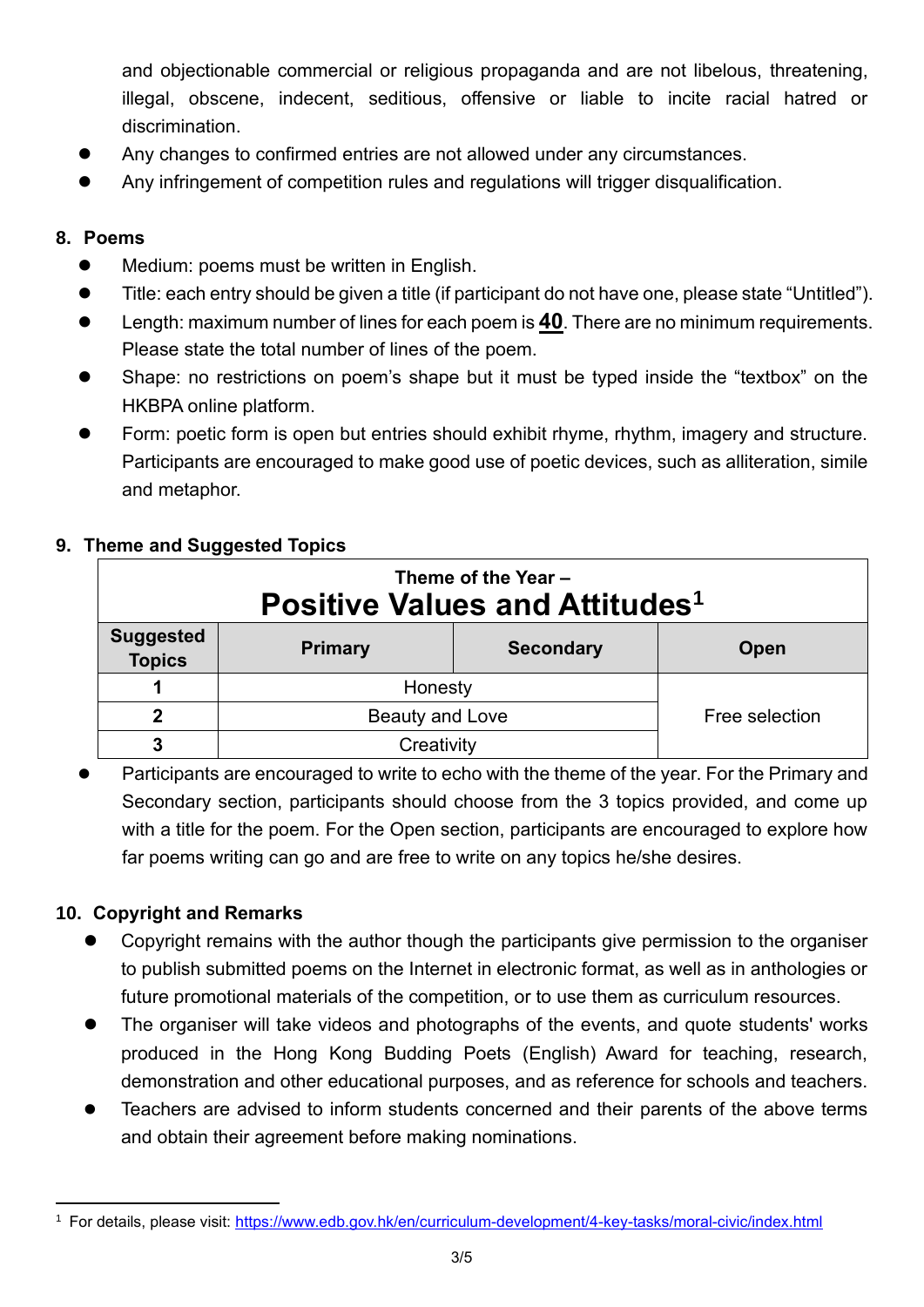# **11. Judging Criteria**

Entries will be assessed on originality, use of language, artistic quality, expression of the theme and construction. After two rounds of preliminary and final adjudication by frontline English language teachers, poets, writers and/or academics in the field of poetry and creative writing, at most 20 entries from the Primary, Secondary and Open Sections will be recommended for awards.

#### **12. Result Announcement**

- ⚫ The final result will be released during **late-June to early-July 2022** tentatively. School Teacher-in-charge and participants concerned should take initiative to check the details on the website of the HKAGE [\(https://www.hkage.org.hk/en/competitions\)](https://www.hkage.org.hk/en/competitions). No further notification will be given.
- ⚫ Only the awardee list will be announced in the competition result. The results are subject to the final decision of the adjudication panel. No objection from all stakeholders may be entertained.

| <b>Awards</b>            | Ranking             | <b>Primary / Secondary / Open Section</b>                   |
|--------------------------|---------------------|-------------------------------------------------------------|
| Gold Award               | $1st - 4th$         | Trophy, Certificate of Gold Award,<br>and \$500 book tokens |
| <b>Silver Award</b>      | $5^{th} - 8^{th}$   | <b>Certificate of Silver Award</b>                          |
| <b>Bronze Award</b>      | $9^{th} - 12^{th}$  | Certificate of Bronze Award                                 |
| <b>Honorable Mention</b> | $13^{th} - 20^{th}$ | Certificate of Honorable Mention                            |

#### **13. Outstanding Student Poet Awards**

#### **14. Poet of the School Awards**

- (i) This is a school-based award. Schools submitting **10** or more entries in the HKBPA 2021/22 are eligible to run for The **Poet of the School Award**.
- (ii) Students with the best entry/ entries among his/ her own school, and demonstrate a good standard in an overall sense will be receiving The **Poet of the School Award**.
- (iii) Certificate will be awarded to each awardee of The **Poet of the School Award**.

#### **15. Prize-giving Ceremony**

Awardees of The **Outstanding Student Poet Award** will be invited to join the **Prize-giving Ceremony** in the evening of **mid-July or late-July 2022** tentatively. Details will be announced in due course.